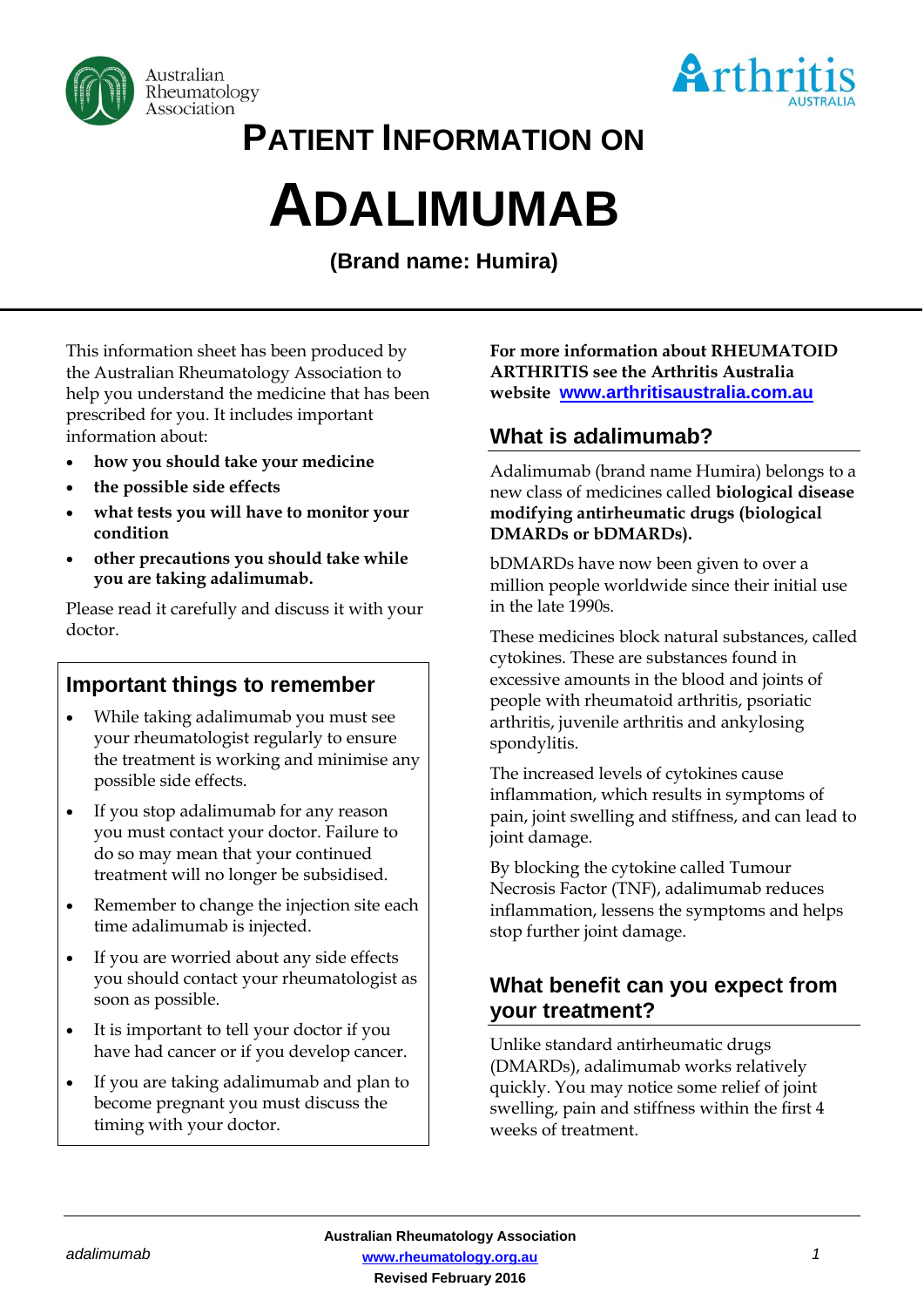

If adalimumab treatment is stopped for more than a few weeks there is a risk that your condition will get worse again. Continue with your treatment unless advised by your doctor or unless side effects develop (see *Side effects*).

If you stop adalimumab for any reason you **must** contact your doctor. Failure to do so may mean that your continued treatment may no longer be subsidised**.**

# **How will your condition be monitored?**

Due to the current prescribing restrictions for all bDMARDs:

- Adalimumab will only be started if your disease is active and if standard treatments have been unsuccessful.
- It will not be continued unless it helps your condition. This will be assessed at least 12 weeks after the start of treatment.
- Blood tests will be required during your treatment to monitor your condition and to determine the effectiveness of treatment.
- The frequency of blood tests will depend on what other medicines you are taking and what other illnesses you might have. Your rheumatologist will determine the frequency of tests required.

# **How is adalimumab taken?**

Adalimumab is injected under the skin of the abdomen or thigh.

It can be injected by your doctor, nurse, carer or by you. If injecting yourself, be sure to follow the detailed instructions carefully to ensure the best response. It is particularly important to change the injection site each time.

# *What is the dosage?*

The usual dose for adults with rheumatoid arthritis is 40mg once every two weeks.

# *Can other medicines be taken with adalimumab?*

Adalimumab may be used with other arthritis medicines including:

- other DMARDs such as methotrexate
- steroid medicines such as prednisolone or cortisone injections into the joint
- anti-inflammatory medicines (NSAIDs) such as naproxen (Naprosyn) or ibuprofen (Brufen, Nurofen)
- simple pain medicines such as paracetamol.

Adalimumab cannot be used with other bDMARDs.

There are separate information sheets for the medicines mentioned above.

# **Are there any side effects?**

You might experience side effects with your treatment. Contact your doctor if you have any concerns about possible side effects. Many side effects disappear when adalimumab treatment is stopped.

# *Most common possible side effects*

- *Mild pain, swelling or itching* at the site of the injection are very common (up to 20% of patients) but can be reduced by applying ice and antihistamine/steroid creams to the injection site.
- *Headaches, cough and stomach and bowel discomfort* may also occur.
- As adalimumab affects the immune system, *mild infections,* particularly of the upper respiratory tract (e.g. colds, sinusitis) may occur more frequently than usual. Treatment with adalimumab may need to be temporarily stopped so contact your doctor for advice.

#### *Less common or rare possible side effects*

- *Serious infection*s such as Tuberculosis (TB) are seen rarely, and screening for TB is needed before treatment begins (see *Precautions*).
- Rarely adalimumab may cause an *allergic reaction* with itchy, red skin or a rash or a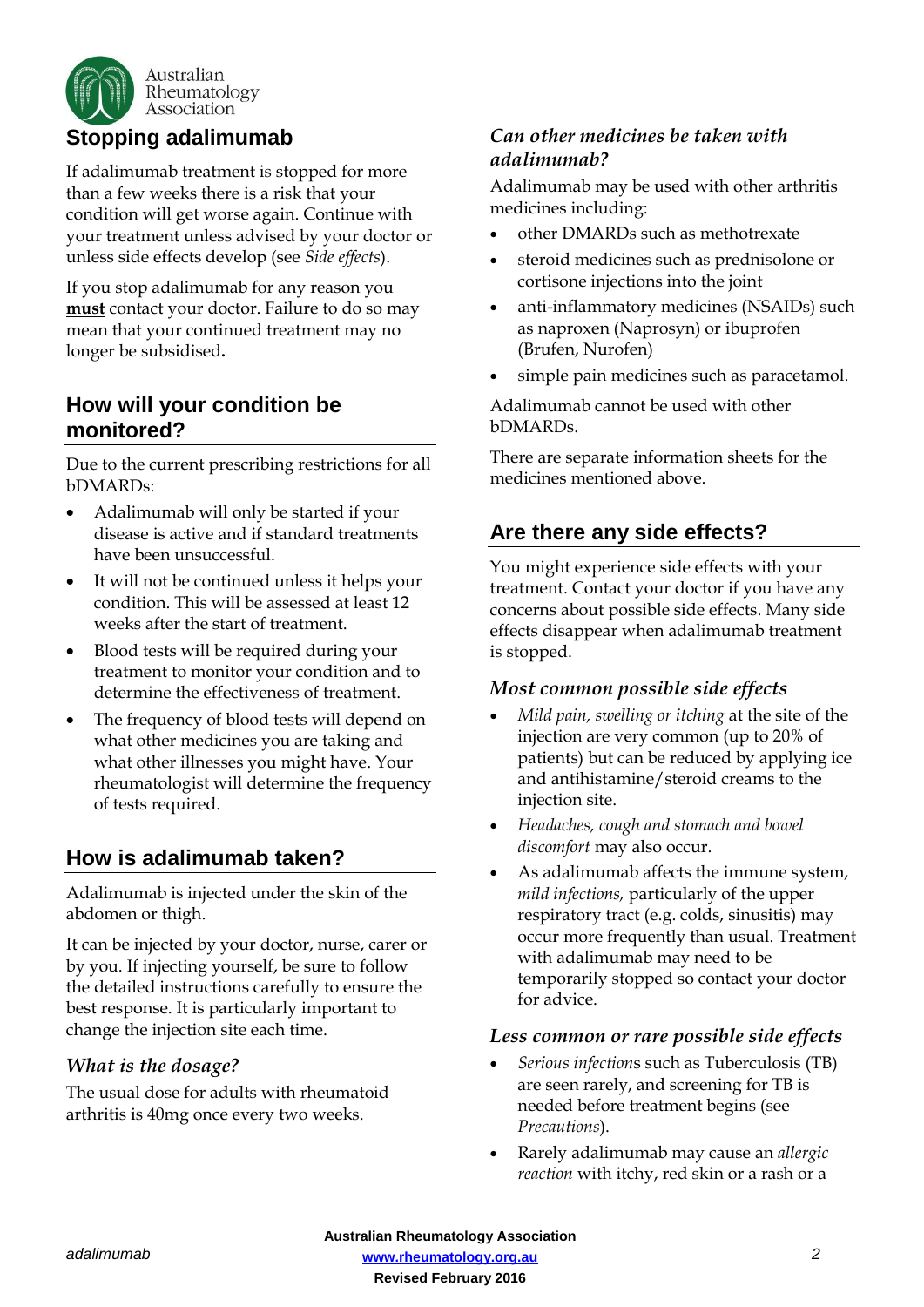

feeling of tightness in the chest and difficulty breathing.

- Side effects involving the nerves, such as *inflammation of the nerve to the eye*, may also occur rarely, causing changes in vision or sensation.
- Very rarely *'drug-induced lupus'* has occurred with symptoms of rash, fever and increased joint pain.
- It is still unclear from research if there is an increased risk of cancer due to adalimumab treatment (see *Precautions*).

# **What precautions are necessary?**

#### *Infections*

- If you have an active infection of any kind treatment with adalimumab will not be given until the infection is treated successfully.
- Adalimumab will not be given if you have active untreated tuberculosis (TB) or HIV (AIDS) infection as it is likely to make these conditions worse.
- If you have latent (inactive) TB preventative anti-TB treatment will be started at least 4 weeks before adalimumab. The anti-TB treatment will usually need to be taken for 9 months.
- Hepatitis B or C infection may not necessarily exclude treatment.
- Because of the risks associated with infection the following tests may be conducted before commencing treatment with adalimumab:
	- blood tests for hepatitis B and C
	- chest x-ray and two step Tuberculin Skin Test (Mantoux) or QuantiFERON blood test for tuberculosis (TB)
	- HIV tests are required for those who are at risk of this infection.

#### *Precautions with other diseases*

- People with multiple sclerosis should not be treated with adalimumab due to the possible effects on the nerves.
- People with moderate to severe heart failure may not be treated with adalimumab as the medicine can make heart failure worse.

• People with systemic lupus erythematosus (lupus/SLE) are not usually given adalimumab but each case will be assessed individually.

#### *Use with other medicines*

- Adalimumab can interact with other medicines. You should tell your doctor (including your general practitioner, rheumatologist and others) about all medicines you are taking or plan to take. This includes over the counter or herbal/naturopathic medicines.
- You should also mention your treatment when you see other health professionals.
- Adalimumab does not increase the risk of side effects from low dose aspirin (taken for prevention of heart attack and strokes).
- The simple pain reliever paracetamol and combined pain medicines such as Panadeine and Panadeine Forte can be used while you are receiving adalimumab treatment provided you take them as directed.

#### *Vaccines*

- If you are on adalimumab it is recommended you should not be immunised with 'live' vaccines such as MMR (measles, mumps and rubella), OPV (oral polio virus), BCG (Bacillus Calmette Guerin) or yellow fever. Talk with your rheumatologist before receiving any vaccines.
- Pneumovax and the combined yearly seasonal flu /swine flu vaccinations are safe and recommended to reduce your risk of those infections.

#### *Surgery*

If you require surgery for any reason, treatment with adalimumab will be stopped before surgery. It will be restarted again after the operation, at a time determined by your surgeon and rheumatologist. Treatment will be restarted once the wound is healed and if there is no infection present.

#### *Cancer risk*

• Lymphoma, a cancer of lymph glands, is found more commonly in patients with